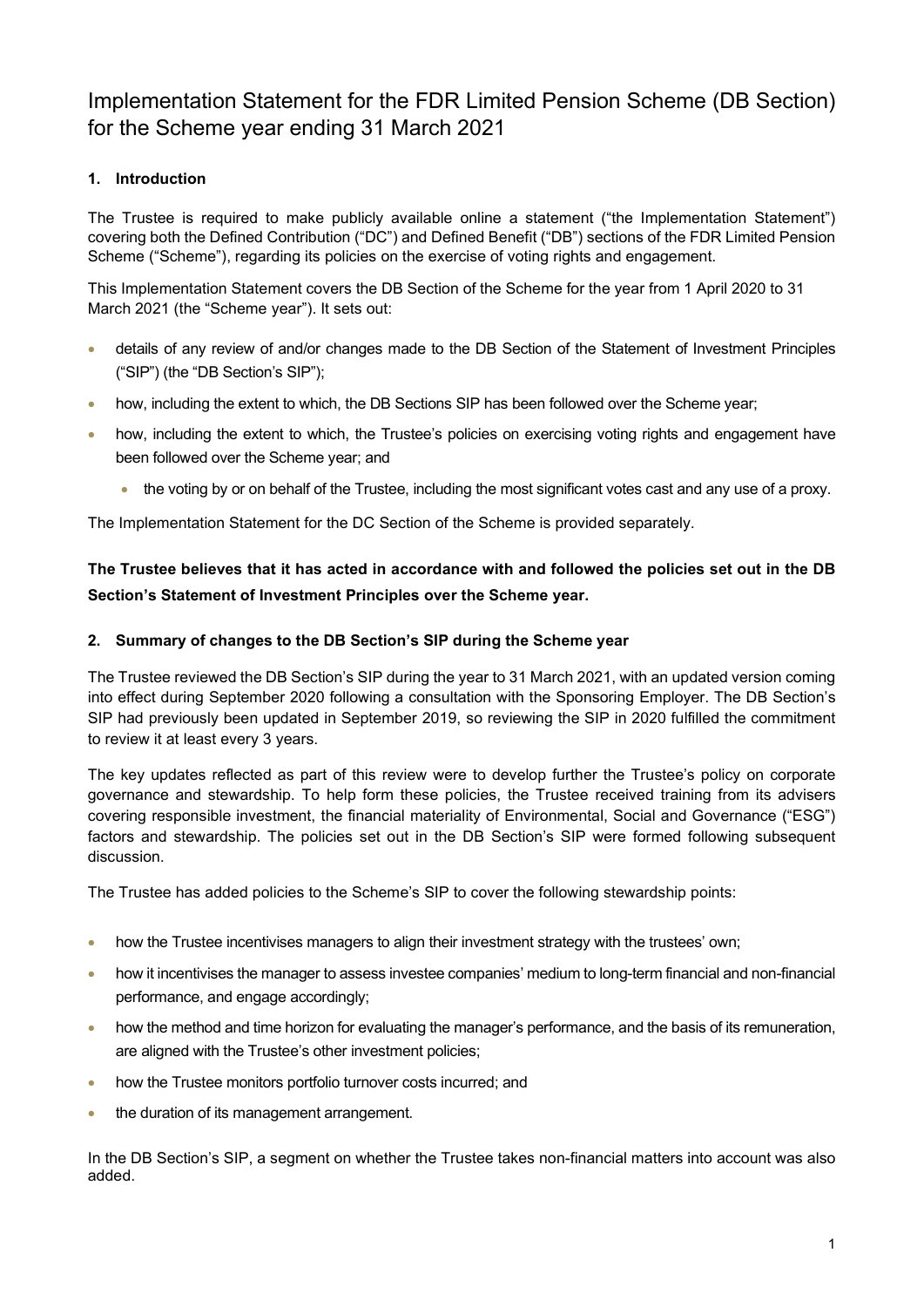# 3. Implementation of the Trustee's policies during the Scheme year

The table below set out the actions taken by the Trustee over the year to 31 March 2021 in order to follow various policies within the DB Section's SIP.

# Policies relating to the DB Section

| <b>Policy</b>                                               | Trustee actions over the Scheme year                                                                                                                                                                                                                                                                                                                                                                                                                                                                                                                                                                                                                                                                                  |
|-------------------------------------------------------------|-----------------------------------------------------------------------------------------------------------------------------------------------------------------------------------------------------------------------------------------------------------------------------------------------------------------------------------------------------------------------------------------------------------------------------------------------------------------------------------------------------------------------------------------------------------------------------------------------------------------------------------------------------------------------------------------------------------------------|
| Scheme<br>governance                                        | The Trustee has governed the DB Section of the Scheme in line with the DB Section's<br>SIP. The Trustee is responsible for the investment of the DB Section assets. Where it is<br>required to make an investment decision, the Trustee always receives advice from the<br>relevant adviser(s) first to ensure it is appropriately familiar with the issues concerned. The<br>Trustee sets the investment strategy and general investment policy, but have delegated<br>the day-to-day investment of the Scheme's assets to River and Mercantile Investments<br>Limited ("RAMIL") ("the Fiduciary Manager") under a Fiduciary Management Agreement.                                                                   |
|                                                             | The Trustee has met four times over the year to discuss investment matters. This has<br>allowed the Trustee to make the important decisions on investment policy, while<br>delegating the day-to-day aspects to the appointed Fiduciary Manager as appropriate.<br>There have been no changes to the Scheme's investment governance policy over the<br>Scheme year as a result of these meetings.                                                                                                                                                                                                                                                                                                                     |
| DB Investment<br>Strategy and<br>strategy<br>implementation | The overall objective of the DB Section of the Scheme is to meet the benefit payments<br>promised as they fall due and to do so the investment strategy is set with regard to the<br>level of investment risk and return deemed appropriate, taking into account wider risks to<br>the Scheme for example the employer covenant. The Trustee, with advice from various<br>advisers, has monitored return requirements and risk over the Scheme year.                                                                                                                                                                                                                                                                  |
|                                                             | During the Scheme year, having finalised the 31 March 2019 valuation process, the<br>Trustee and its Investment Adviser carried out a review of the DB Section's investment<br>strategy. This review considered the Scheme's investment strategy in the context of the<br>updated funding position and funding target. Following this review the Trustee made the<br>decision to increase the Scheme's allocation to cashflow matching assets, which provide<br>known cashflows to meet projected benefit outgo. This represents further management of<br>the Scheme's cashflow risk. The Trustee also further mitigated interest rate and inflation<br>risk by increasing the levels of liability hedging in place.  |
|                                                             | The Trustee sets investment guidelines for the Fiduciary Manager which covers a range<br>of investment factors such as diversification, performance, risk and liquidity. These have<br>been adhered to by the Fiduciary Manager throughout the year. The Trustee monitors the<br>Fiduciary Manager against these investment guidelines on a quarterly basis through the<br>quarterly monitoring reports and the Trustee is satisfied that such guidelines have been<br>adhered to on the basis of such reports and, as a result, no further actions have been<br>taken by the Trustee during the Scheme year in respect of these investment guidelines.                                                               |
| Corporate<br>Governance and<br>Stewardship                  | The DB Section's SIP sets out how the Trustee delegates responsibility around corporate<br>governance and stewardship to the Fiduciary Manager. The Trustee believes that the<br>specific policies set out in the SIP have been complied with during the Scheme year based<br>on the below.                                                                                                                                                                                                                                                                                                                                                                                                                           |
|                                                             | The Fiduciary Manager manages assets directly on behalf of the Trustee as well as having<br>delegated authority to appoint, monitor and change the Underlying Investment Managers.<br>The DB Section's investments are generally made via pooled investment funds. As such,<br>direct control of the process of engaging with the companies that issue these securities<br>(whether equities, bonds, etc.) is delegated to the Underlying Investment Managers. The<br>Fiduciary Manager has been provided with a copy of the DB Section's SIP and is required<br>to exercise its functions on behalf of the Trustee with a view to giving effect to the principles<br>and policies contained in the DB Section's SIP. |
|                                                             | The Fiduciary Manager undertakes regular reviews of all Underlying<br>Investment<br>Managers.                                                                                                                                                                                                                                                                                                                                                                                                                                                                                                                                                                                                                         |
|                                                             | The DB Section's SIP states that the Trustee will periodically review the Fiduciary Manager<br>for elements such as performance and value for money. The Trustee has undertaken such<br>a review and re-appointed RAMIL as Fiduciary Manager through a competitive re-tender                                                                                                                                                                                                                                                                                                                                                                                                                                          |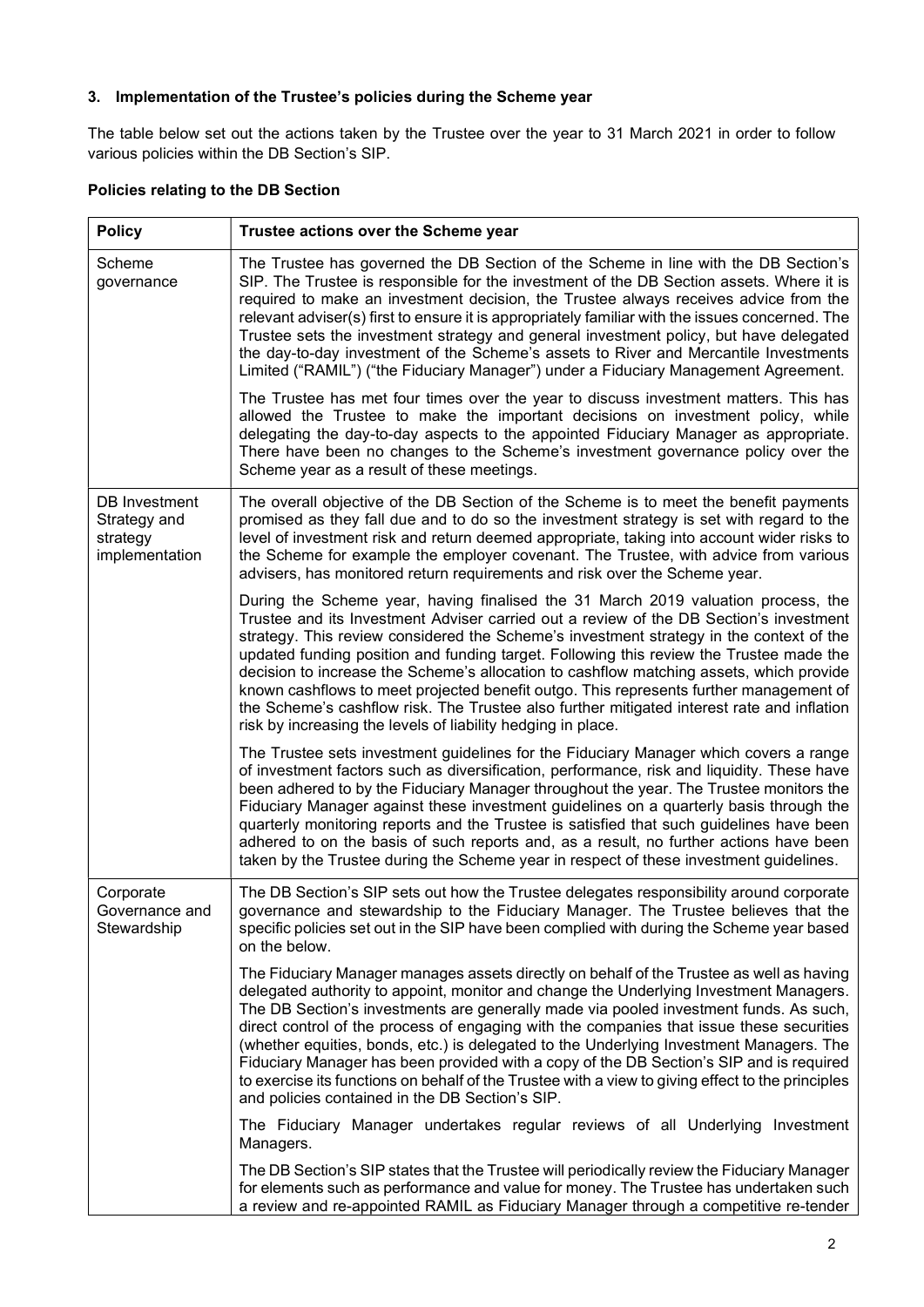| <b>Policy</b>                                                                | Trustee actions over the Scheme year                                                                                                                                                                                                                                                                                                                                                                                                                                                                                                                                                                                                                                                                                                                                                                                                                                |  |
|------------------------------------------------------------------------------|---------------------------------------------------------------------------------------------------------------------------------------------------------------------------------------------------------------------------------------------------------------------------------------------------------------------------------------------------------------------------------------------------------------------------------------------------------------------------------------------------------------------------------------------------------------------------------------------------------------------------------------------------------------------------------------------------------------------------------------------------------------------------------------------------------------------------------------------------------------------|--|
|                                                                              | process. The Trustee has investment consultant objectives in place for RAMIL and<br>monitors them against these objectives periodically.                                                                                                                                                                                                                                                                                                                                                                                                                                                                                                                                                                                                                                                                                                                            |  |
| Financially<br>material factors<br>specifically ESG<br>and climate<br>change | The Fiduciary Manager, which takes investment decisions on behalf of the Trustee, is<br>expected to follow the DB Section's SIP in respect of financially material factors including<br>ESG and climate change. The Trustee receives and reviews quarterly monitoring reports<br>which include a range of ESG scores for the Scheme's portfolio and details of carbon<br>emissions.                                                                                                                                                                                                                                                                                                                                                                                                                                                                                 |  |
|                                                                              | The Fiduciary Manager considers the impact of the ESG characteristics and climate<br>change at a total portfolio level and implications for risk and return on investments.                                                                                                                                                                                                                                                                                                                                                                                                                                                                                                                                                                                                                                                                                         |  |
|                                                                              | When the Fiduciary Manager invests the DB Section's assets in equities it typically uses<br>a mandate where it can directly take account of relevant factors such as ESG. For<br>example, in its primary equity mandate with BNYM, an Underlying Investment Manager,<br>the Fiduciary Manager seeks to invest less in companies with poor and/or worsening ESG<br>credentials, where ESG represents a risk to the value of the investment, and seeks to<br>invest more in those companies with good and/or improving ESG credentials, where ESG<br>represents an opportunity for investment growth. As examples, the Fiduciary Manager<br>excluded a US healthcare provider due to poor safety issues and excluded a European<br>pharmaceutical firm over poor corporate governance. The Trustee is satisfied that the<br>policies in its SIP are being adhered to. |  |
|                                                                              | Where the Fiduciary Manager selects Underlying Investment Managers and it cannot<br>directly influence ESG factors on an ongoing basis, how an Underlying Investment<br>Manager evaluates ESG factors and mitigates ESG risks forms an important part of its<br>evaluation at both investment due-diligence and operational due-diligence stages. This<br>may lead to the exclusion of potential Underlying Investment Managers. The Trustee was<br>provided with training during the Scheme year to help it understand the process the<br>Fiduciary Manager follows and the impact on the Scheme portfolio.                                                                                                                                                                                                                                                        |  |
| Monitoring                                                                   | The DB Section's SIP requires the Trustee to monitor the performance of the Fiduciary<br>Manager and to review the SIP at least every three years. The Trustee is satisfied it has<br>complied with this in respect of the DB Section.                                                                                                                                                                                                                                                                                                                                                                                                                                                                                                                                                                                                                              |  |
|                                                                              | Over the year the Trustee monitored the Fiduciary Manager against objectives the Trustee<br>has set with the Fiduciary Manager. Extreme market conditions were experienced over<br>2020, and, with the assistance of the Fiduciary Manager, the Trustee has monitored the<br>DB Section's investment strategy, risk and performance throughout the Scheme year.                                                                                                                                                                                                                                                                                                                                                                                                                                                                                                     |  |
|                                                                              | For the DB Section, the Trustee monitored the overall strategy and funding level at least<br>quarterly (through governance reporting) over the Scheme year. Over the Scheme year,<br>the Scheme's Funding Level, including on a 'Technical Provisions' basis, has improved.                                                                                                                                                                                                                                                                                                                                                                                                                                                                                                                                                                                         |  |
|                                                                              | The Trustee is required to review the SIP at least every three years. A review of the DB<br>Section's SIPs was undertaken in September 2020 with changes made as described<br>previously in this statement.                                                                                                                                                                                                                                                                                                                                                                                                                                                                                                                                                                                                                                                         |  |
| Risk management                                                              | The DB Section's SIP sets out how risks are monitored and managed within the DB<br>Section of the Scheme. As a result, the Trustee covers only the most material risks here.<br>The Trustee is satisfied that risks are monitored in line with the DB Section's SIP on the<br>basis set out below.                                                                                                                                                                                                                                                                                                                                                                                                                                                                                                                                                                  |  |
|                                                                              | The key risk considered is funding and asset/liability mismatch risk $-$ i.e. the risk that the<br>Scheme's funding position will not improve steadily over time. This is mitigated primarily<br>through setting an investment objective relative to a Liability Benchmark, which the<br>Trustee monitors on a quarterly basis, and adopting an investment strategy which hedges<br>interest rate and inflation risks linked to the valuation of the liabilities. Over the Scheme<br>year, this has protected against interest rate and inflation movements ensuring the DB<br>Section's assets kept pace with the liabilities. This has been measured quarterly against<br>the Liability Benchmark.                                                                                                                                                                |  |
|                                                                              | The Trustee also sets investment guidelines for the Fiduciary Manager, which cover a<br>range of risks including diversification, liquidity and counterparties. The Trustee has<br>monitored the Fiduciary Manager against the investment guidelines on a quarterly basis                                                                                                                                                                                                                                                                                                                                                                                                                                                                                                                                                                                           |  |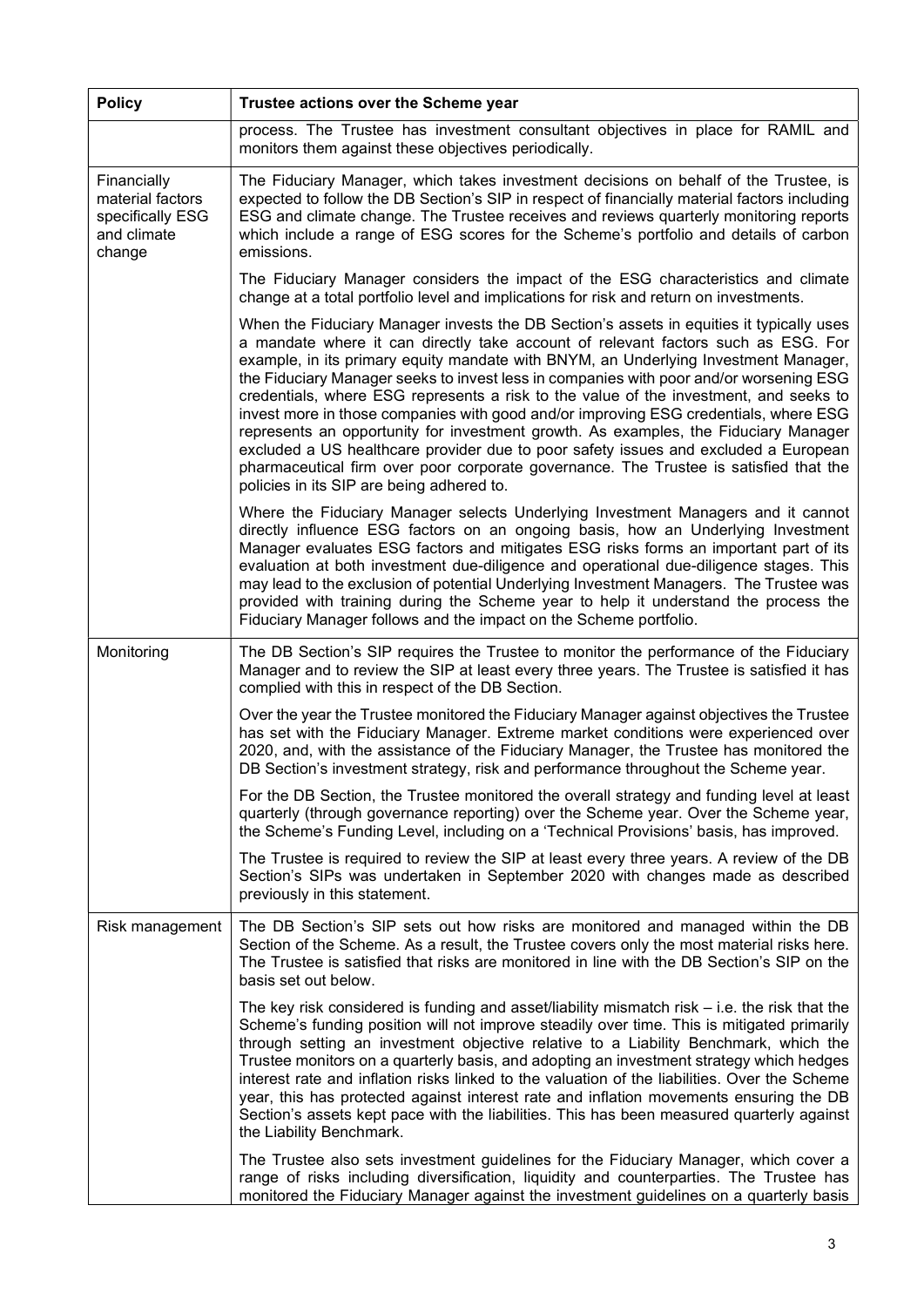| <b>Policy</b>                       | Trustee actions over the Scheme year                                                                                                                                                                                                                                                                                                                                                  |
|-------------------------------------|---------------------------------------------------------------------------------------------------------------------------------------------------------------------------------------------------------------------------------------------------------------------------------------------------------------------------------------------------------------------------------------|
|                                     | through quarterly monitoring reports and is satisfied that the guidelines have been adhered<br>to on the basis of those reports.                                                                                                                                                                                                                                                      |
| Non-financially<br>material factors | The Trustee does not at present take into account non-financial matters or factors (such<br>as members' ethical considerations, social and environmental impact matters, or future<br>quality of life considerations for members and beneficiaries) when making investment<br>decisions as there is no likely common view on any ethical matters which members are<br>likely to hold. |

# 4. Voting and Engagement Summary

The Trustee's investment advice for the DB Section is provided by RAMIL, a division of the River and Mercantile Group. The River and Mercantile Group is a PRI (Principles for Responsible Investment) signatory and were rated A+ by PRI for their Strategy and Governance.

Monitoring of voting and engagement activity in relation to the DB Section of the Scheme was carried out by RAMIL over the Scheme year through regular investment and operational due diligence meetings with underlying managers.

### **Summary**

The key areas the Trustee notes from voting and engagement activity across their underlying managers over the year to 31 March 2021 is set out below. Further details on voting activity is set out in the Appendix and engagement activity over the Scheme year has been collated separately with a summary provided here:

- Most managers were able to provide evidence of high levels of engagement activity.
- The general theme over the Scheme year was on environmental issues, climate change in particular. Executive pay and board diversity were the other main themes identified.
- Within the DB Section's credit mandates, there was particular focus on climate change related risks, including discussions with companies on the carbon emissions along their supply chain.
- The other notable manager engagement in relation to environmental factors included water stress as well as engagement on improving social targets.
- Each relevant manager demonstrated high levels of voting rights being acted on.
- Challenge to management was demonstrated through some votes against management.
- Significant votes provided were typically in relation to board remuneration.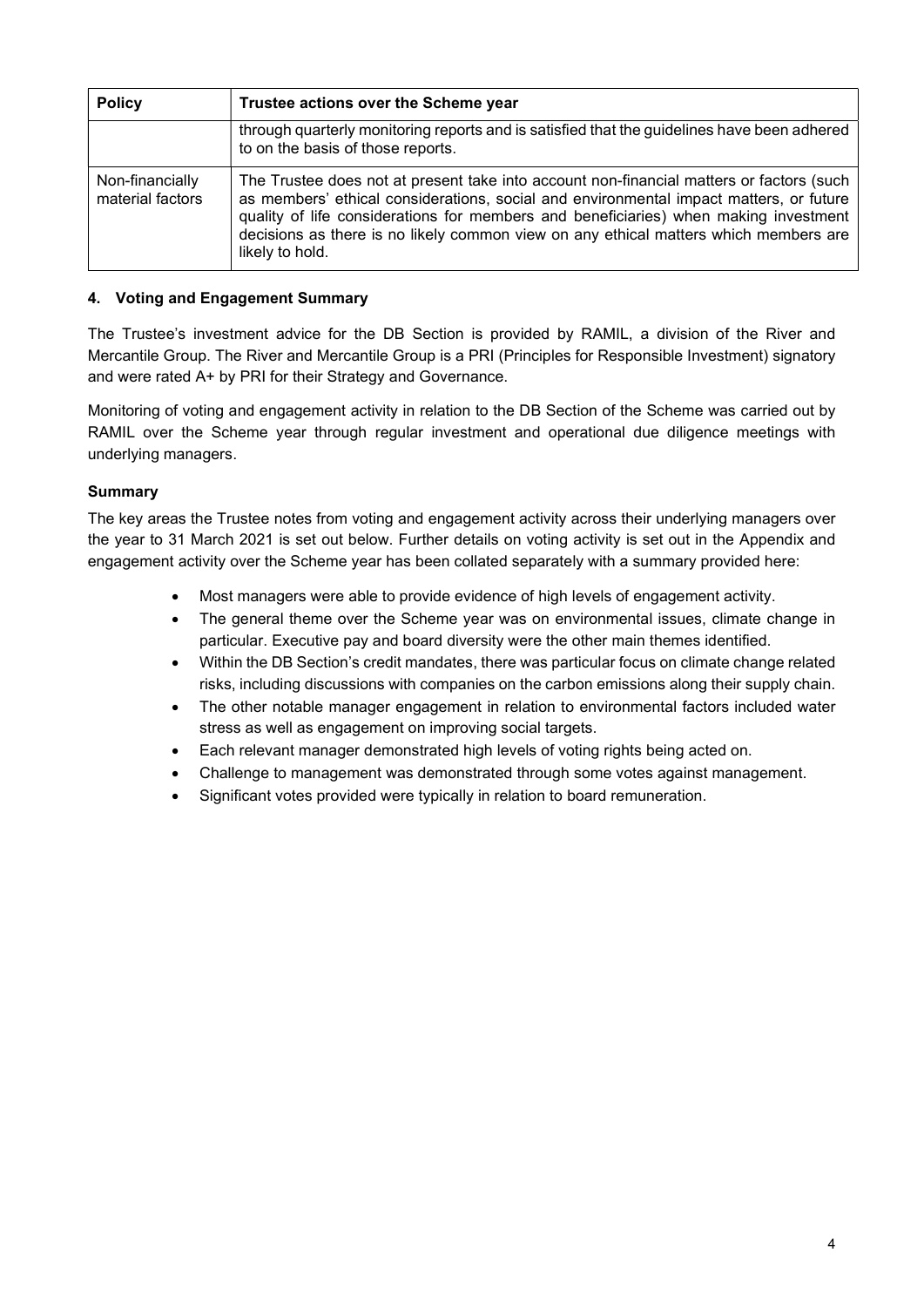# Appendix – Voting statistics

# 1. Voting in relation to underlying pooled funds, on behalf of the Trustee

Most of the rights and voting for the DB Section's investments relate to underlying securities within pooled funds that are managed by Underlying Investment Managers – this is covered in part 2 below. However, the pooled funds themselves often confer certain rights around voting or policies. These rights are exercised by the Fiduciary Manager on behalf of the Trustee and we cover these here.

Over the year to 31 March 2021, the Fiduciary Manager voted on 206 resolutions across 52 meetings. The Fiduciary Manager voted against management on 10 resolutions (5% of total resolutions) and abstained on 8 resolutions (4% of the total resolutions).

The RAMIL Investment Research team engaged with investment managers regarding their clients' pooled fund investment on approximately 800 occasions during the 12 month period. The engagement topics covered a range of areas including executive board composition, investment management processes, auditor tenure and fund costs.

### 2. Underlying Investment Managers' voting on securities, on behalf of the Trustee

There are c. 30 Underlying Investment Managers used by the Fiduciary Manager. Set out below is the voting statistics for the most material equity holding during the period that held voting rights, namely the BNYM Global Equity Fund. Within other non-equity asset classes there are no voting rights. However, engagement activity is very important and so examples of engagement activity for the managers that represent 2.5% or more of the portfolio have also been reviewed in detail by the Fiduciary Manager on behalf of the Trustee.

### Summary of voting activity – BNYM Global Equity Fund

|                                                                                                                   | <b>BNYM Global</b><br><b>Equity Fund</b> |
|-------------------------------------------------------------------------------------------------------------------|------------------------------------------|
| Total meetings eligible to vote                                                                                   | 1,124                                    |
| Total resolutions eligible to vote                                                                                | 14,052                                   |
| % of resolutions voted on for which eligible                                                                      | 98%                                      |
| % of resolutions voted with management <sup>1</sup>                                                               | 89%                                      |
| % of resolutions voted against management <sup>1</sup>                                                            | 9%                                       |
| % of resolutions abstained from voting <sup>1</sup>                                                               | $1\%$                                    |
| % of resolutions, on which voted, voted contrary to<br>the recommendation of the proxy adviser (if<br>applicable) | 2%                                       |

Due to rounding, figures may not sum to 100%.

- BNYM uses Institutional Shareholder Services, "ISS", for proxy voting services.
- The Fiduciary Manager views that these voting statistics are reasonable and in line with their expectations.